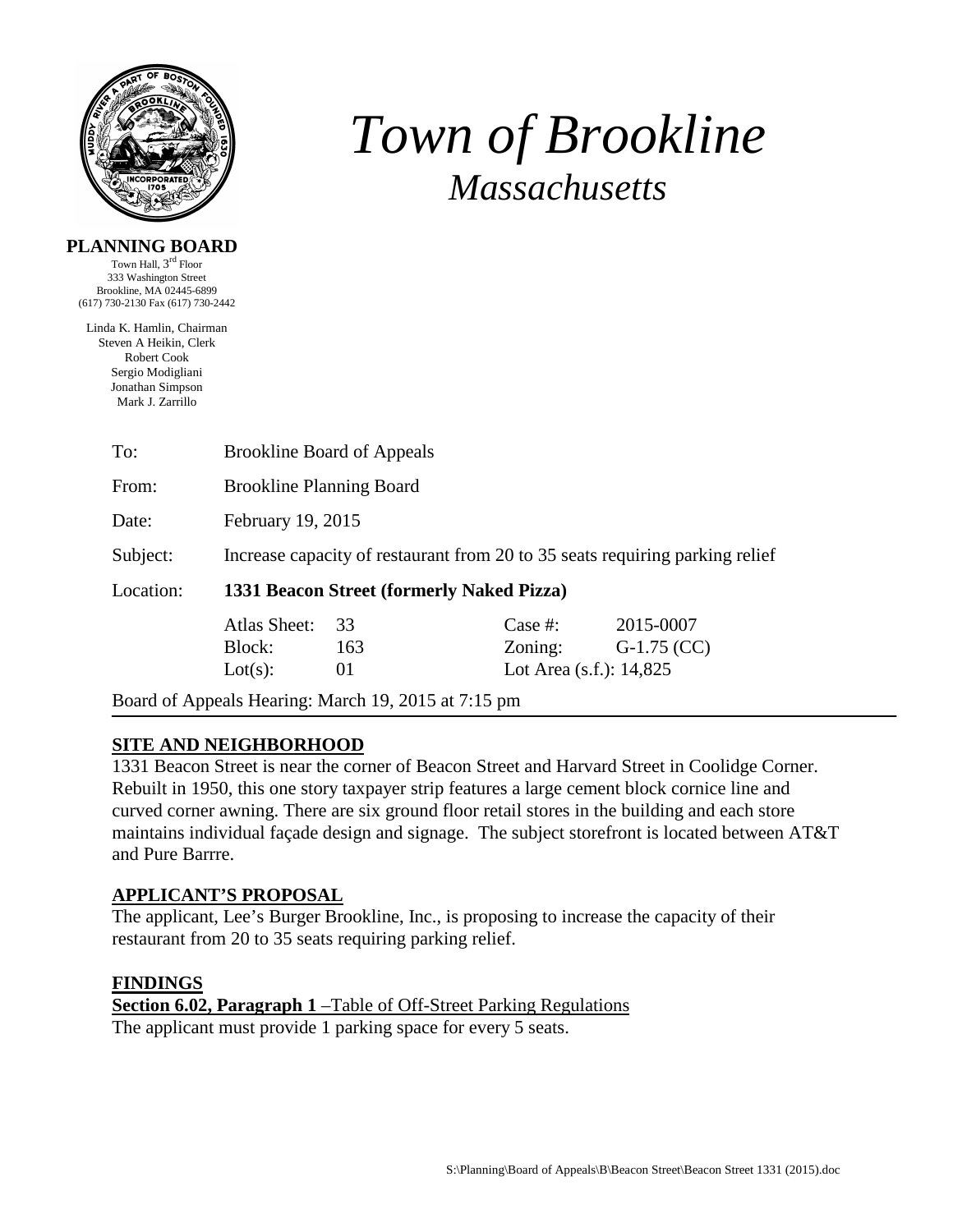#### **Section 6.02.1.b** – Off-Street Parking Space Regulations

Where a change or expansion of a non-residential use in a business district is proposed primarily or entirely within an existing building, the Board of Appeals by special permit may waive up to 10 spaces, or up to 50% of the increase requirement, whichever is greater.

|                         | <b>Required</b> | <b>Proposed by special</b><br><b>permit</b> | <b>Relief</b>  |
|-------------------------|-----------------|---------------------------------------------|----------------|
| <b>Parking Required</b> | 3 additional    | 0 new spaces                                | Special Permit |

There is a theoretical parking credit for 4 parking spaces for the existing 20 seats. There is no other off-street parking.

#### **PLANNING BOARD COMMENTS**

The Planning Board does not object to increasing the number of restaurant seats. There are a number of public parking facilities in close proximity and the location is well served by the MBTA green line and bus service.

## **Therefore, the Planning Board approves the floor plan by Michael Kim Associates dated 1/5/15, subject to the following conditions:**

- 1. An MBTA pass subsidy program shall be offered to all employees.
- 2. Prior to the issuance of a building permit, the applicant shall submit to the Building Commissioner for review and approval for conformance to the Board of Appeals decision: 1) final floor plans stamped and signed by a registered architect; and 2) evidence that the Board of Appeals decision has been recorded at the Registry of Deeds.

*apm*